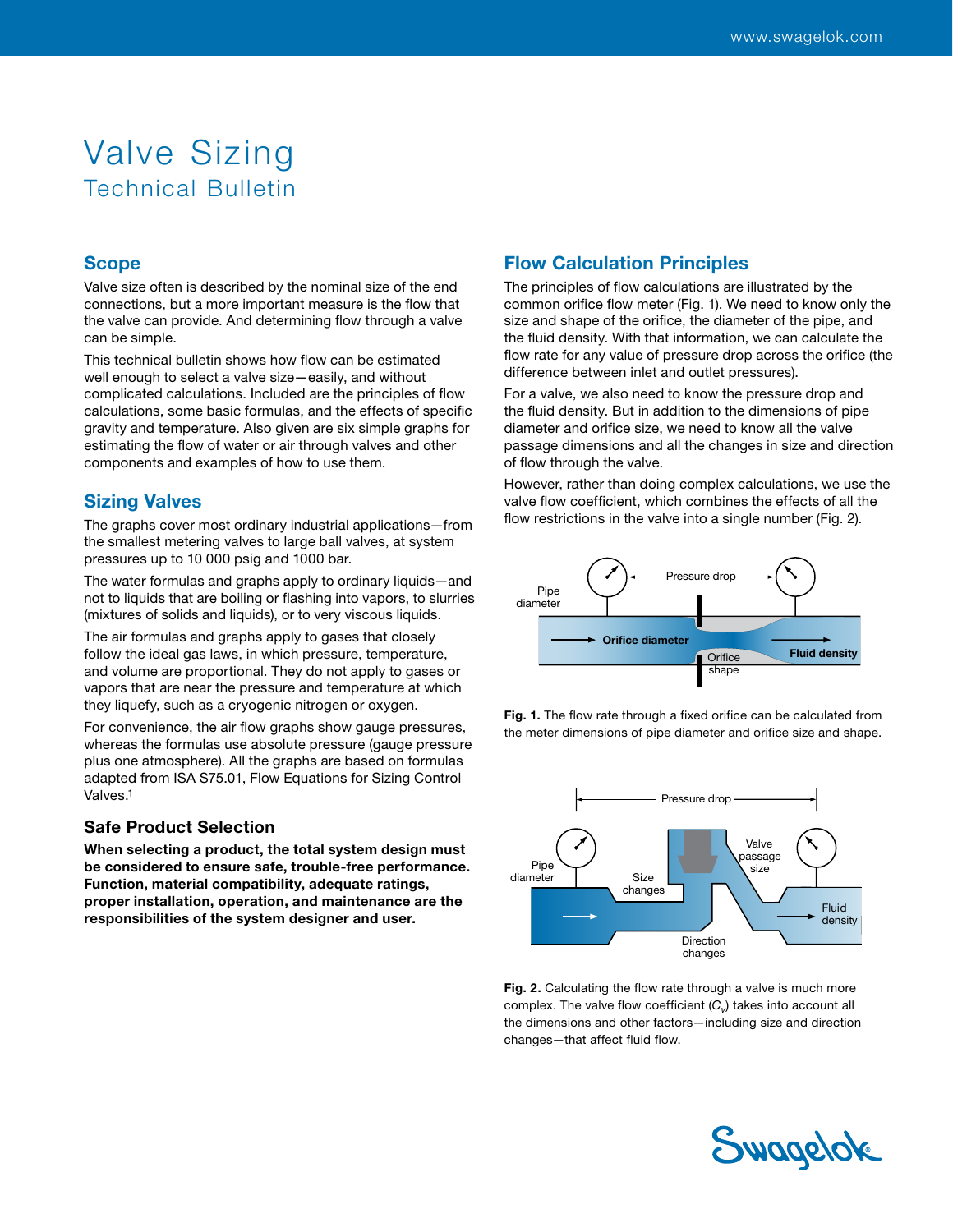

Valve manufacturers determine the valve flow coefficient by testing the valve with water at several flow rates, using a standard test method<sup>2</sup> developed by the Instrument Society of America for control valves and now used widely for all valves.

Flow tests are done in a straight piping system of the same size as the valve, so that the effects of fittings and piping size changes are not included (Fig. 3).

#### Liquid Flow

Because liquids are incompressible fluids, their flow rate depends only on the difference between the inlet and outlet pressures  $(\Delta p)$ , pressure drop). The flow is the same whether the system pressure is low or high, so long as the difference between the inlet and outlet pressures is the same. This equation shows the relationship:



The water flow graphs (pages 6 and 7) show water flow as a function of pressure drop for a range of  $C_v$  values.

### Gas Flow

Gas flow calculations are slightly more complex, because gases are compressible fluids whose density changes with pressure. In addition, there are two conditions that must be considered—low pressure drop flow and high pressure drop flow.

#### Symbols Used in Flow Equations

 $C_v$  = flow coefficient

*q* = flow rate

- $p_1$  = inlet pressure
- $p_2$  = outlet pressure
- $\Delta p$  = pressure drop  $(p_1 p_2)$
- $G_f$  = liquid specific gravity (water = 1.0)
- $G_g$  = gas specific gravity (air = 1.0)
- $N_1$ ,  $N_2$  = constants for units
	- $T_1$  = absolute upstream temperature:

$$
K = {}^{\circ}C + 273
$$

$$
{}^{\circ}R = {}^{\circ}F + 460
$$

$$
11 - 17400
$$

Note:  $p_1$  and  $p_2$  are absolute pressures for gas flow.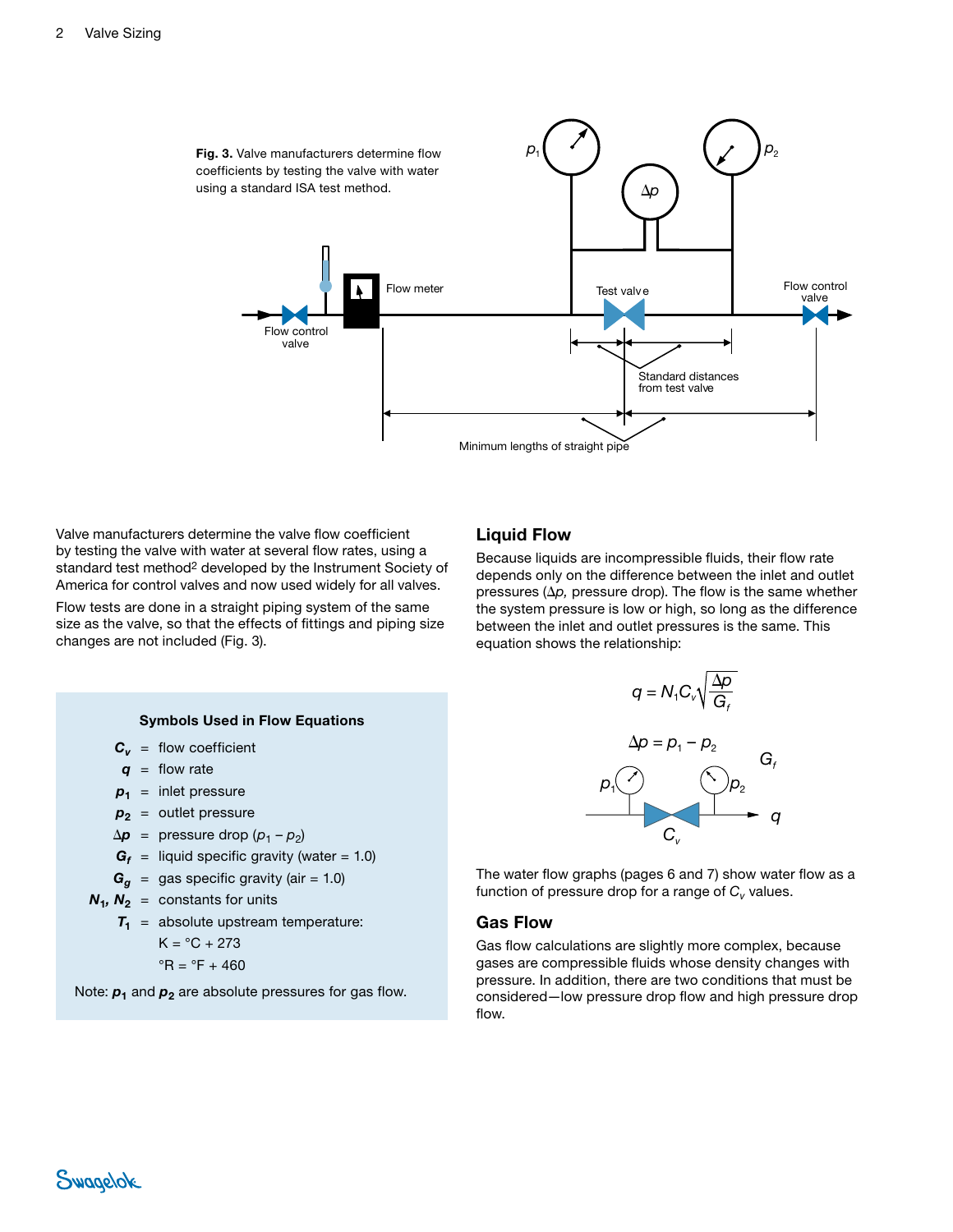

This equation applies when there is low pressure drop flow—outlet pressure  $(p_2)$  is greater than one half of inlet pressure  $(p_1)$ :

$$
q = N_2 C_v p_1 \left(1 - \frac{2\Delta p}{3p_1}\right) \sqrt{\frac{\Delta p}{p_1 G_g T_1}}
$$



The low pressure drop air flow graphs (pages 8 and 9) show low pressure drop air flow for a valve with a  $C_v$  of 1.0, given as a function of inlet pressure  $(p_1)$  for a range of pressure drop  $(\Delta p)$  values.

When outlet pressure  $(p_2)$  is less than half of inlet pressure (*p*1)—high pressure drop—any further decrease in outlet

pressure does not increase the flow because the gas has reached sonic velocity at the orifice, and it cannot break that "sound barrier."

The equation for high pressure drop flow is simpler because it depends only on inlet pressure and temperature, valve flow coefficient, and specific gravity of the gas:



The high pressure drop air flow graphs (pages 10 and 11) show high pressure drop air flow as a function of inlet pressure for a range of flow coefficients.

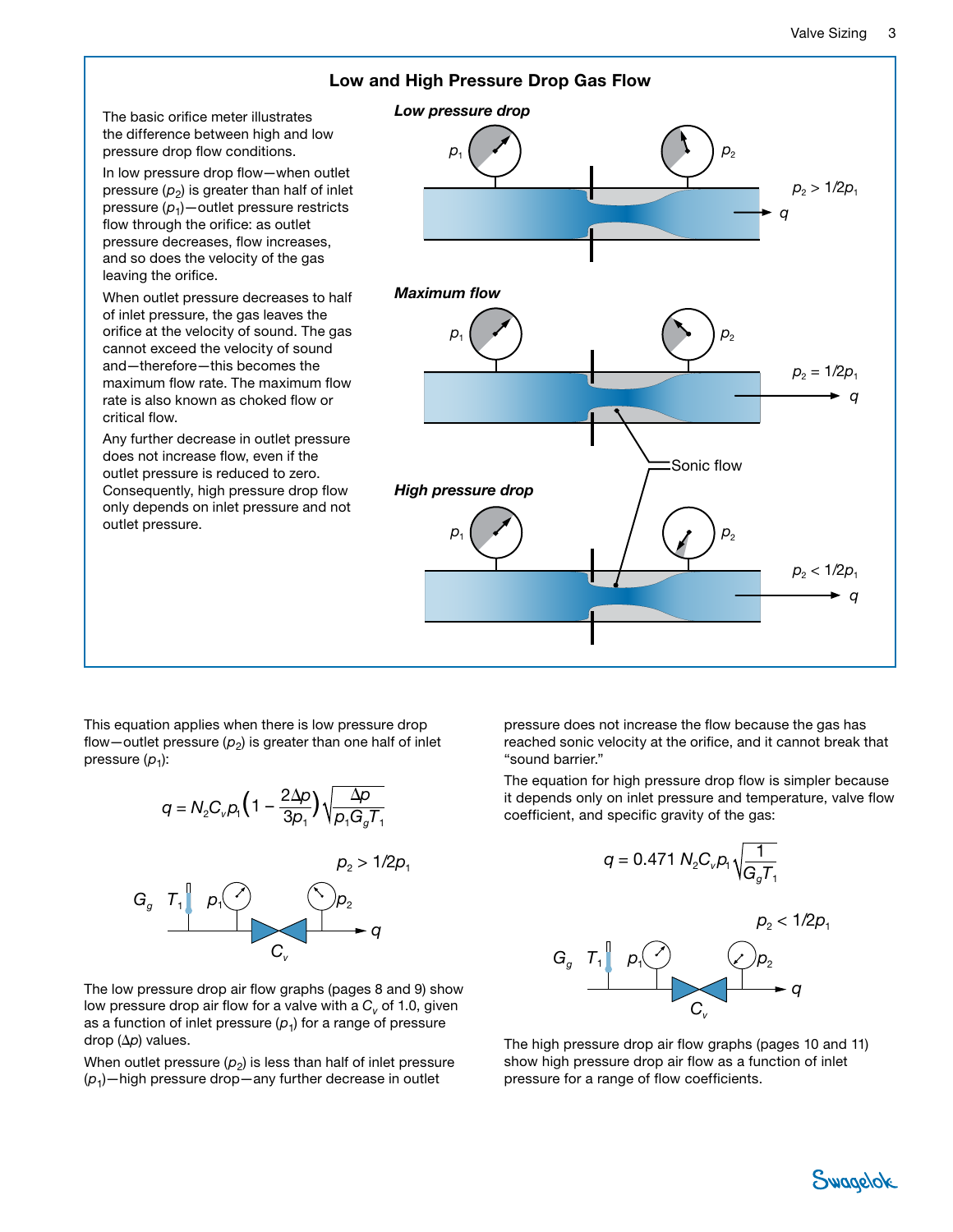Fig. 4. For most common liquids, the effect of specific gravity on flow is less than 10 %. Also, most high-density liquids such as concentrated acids and bases usually are diluted in water and consequently—the specific gravity of the mixtures is much closer to that of water than to that of the pure liquid.



Fig. 5. For common gases, the specific gravity of the gas changes flow by less than 10-% from that of air. And just as with liquids, gases with exceptionally high or low densities often are mixed with a carrier gas such as nitrogen, so that the specific gravity of the mixture is close to that of air.

# Effects of Specific Gravity

The flow equations include the variables  $G_f$  and  $G_g-$ liquid specific gravity and gas specific gravity—which are the density of the fluid compared to the density of water (for liquids) or air (for gases).

However, specific gravity is not accounted for in the graphs, so a correction factor must be applied, which includes the square root of *G.* Taking the square root reduces the effect and brings the value much closer to that of water or air, 1.0.

For example, the specific gravity of sulfuric acid is 80 % higher than that of water, yet it changes flow by just 34 %. The specific gravity of ether is 26 % lower than that of water, yet it changes flow by only 14 %.

Figure 4 shows how the significance of specific gravity on liquid flow is diminished by taking its square root. Only if the specific gravity of the liquid is very low or very high will the flow change by more than 10 % from that of water.

The effect of specific gravity on gases is similar. For example, the specific gravity of hydrogen is 93 % lower than that of air, but it changes flow by just 74 %. Carbon dioxide has a specific gravity 53 % higher than that of air, yet it changes flow by only 24 %. Only gases with very low or very high specific gravity change the flow by more than 10 % from that of air.

Figure 5 shows how the effect of specific gravity on gas flow is reduced by use of the square root.

## Effects of Temperature

Temperature usually is ignored in liquid flow calculations because its effect is too small.

Temperature has a greater effect on gas flow calculations, because gas volume expands with higher temperature and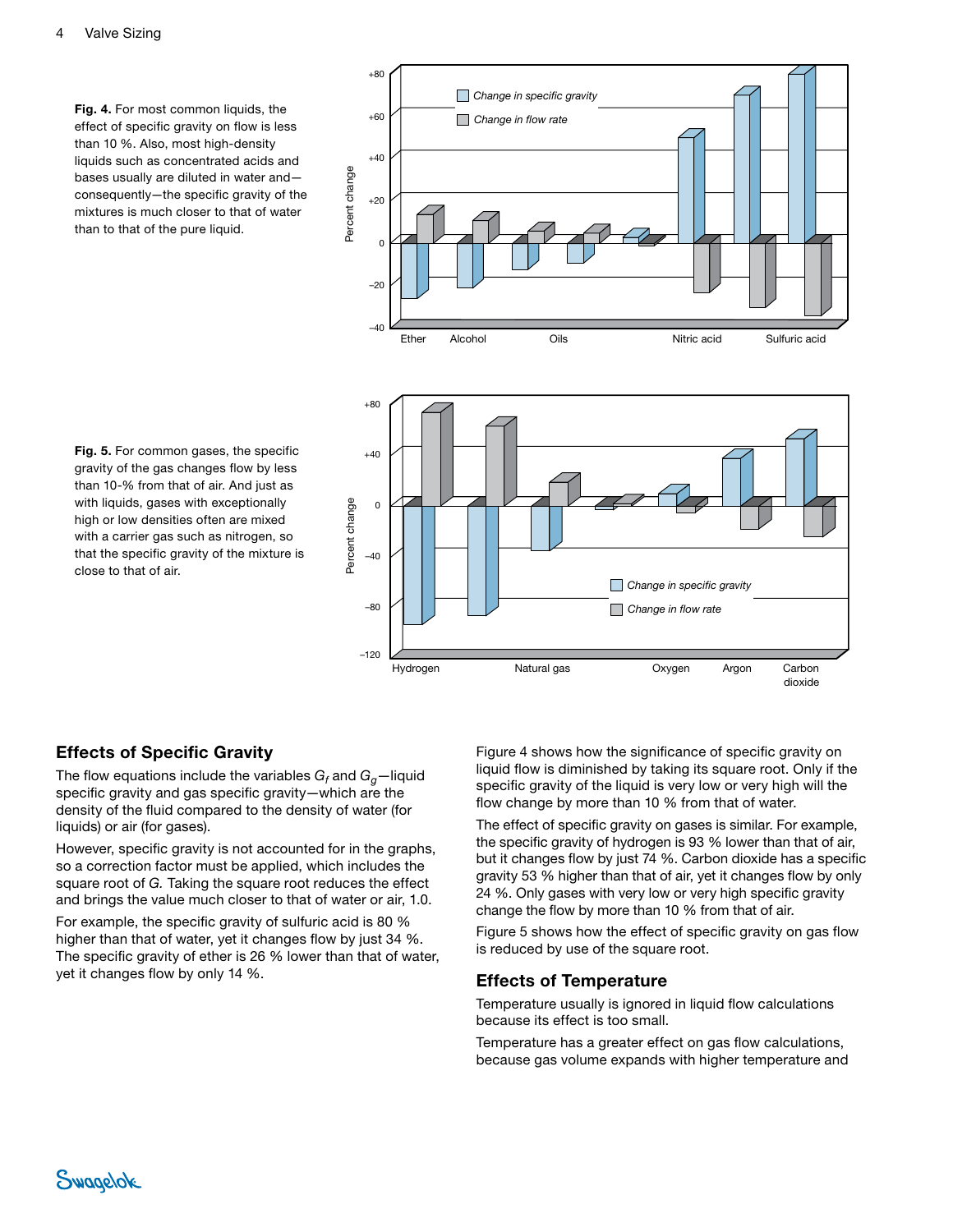

Fig. 6. Many systems operate in the range –40°F (–40°C) to +212°F (+100°C). Within this range, temperature changes affect flow by little more than 10-%.

| <b>Numerical Constants for Flow Equations</b> |                                |                    |       |
|-----------------------------------------------|--------------------------------|--------------------|-------|
| Constant                                      | <b>Units Used in Equations</b> |                    |       |
| N                                             | q                              | р                  | $T_1$ |
| $N_1$ 1.0                                     | U.S. gal/min                   | psia               |       |
| 0.833                                         | Imperial gal/min               | psia               |       |
| 14.42                                         | L/min                          | bar                |       |
| 14.28                                         | L/min                          | kg/cm <sup>2</sup> |       |
| $N_2 \ldots 22.67$                            | std $ft3/min$                  | psia               | °R    |
| 6950                                          | std L/min                      | bar                | K     |
| 6816                                          | std L/min                      | ka/cm <sup>2</sup> | K     |

contracts with lower temperature. But—similar to specific gravity—temperature affects flow by only a square-root factor. For systems that operate between –40°F (–40°C) and +212°F (+100°C), the correction factor is only +12 to –11 %. Figure 6 shows the effect of temperature on volumetric flow over a broad range of temperatures. The plus-or-minus 10 % range covers the usual operating temperatures of most common applications.

# Other Services

As noted above, this technical bulletin covers valve sizing for many common applications and services. What about viscous liquids, slurries, or boiling and flashing liquids? Suppose vapors, steam, and liquefied gases are used? How are valves sized for these other services?

Such applications are beyond the scope of this document, but the ISA standards S75.01 and S75.02 contain a complete set of formulas for sizing valves that will be used in a variety of special services, along with a description of flow capacity test principles and procedures. These and other ISA publications are listed in the references. Also, most standard engineering handbooks have sections on fluid mechanics. Several of these are given in the references, as well.

# Cited References

- 1. ISA S75.01, Flow Equations for Sizing Control Valves, Standards and Recommended Practices for Instrumentation and Control, 10th ed., Vol. 2, 1989.
- 2. ISA S75.02, Control Valve Capacity Test Procedure, Standards and Recommended Practices for Instrumentation and Control, 10th ed., Vol. 2, 1989.

# Other References

L. Driskell, *Control-Valve Selection and Sizing,* ISA, 1983.

J.W. Hutchinson, *ISA Handbook of Control Valves,* 2nd ed., ISA, 1976.

*Chemical Engineers' Handbook,* 4th ed., Robert H. Perry, Cecil H. Chilton, and Sidney D. Kirkpatrick, Ed., McGraw-Hill, New York.

*Instrument Engineers' Handbook,* revised ed., Béla G. Lipták and Kriszta Venczel, Ed., Chilton, Radnor, PA.

*Piping Handbook,* 5th ed., Reno C. King, Ed., McGraw-Hill, New York.

*Standard Handbook for Mechanical Engineers,* 7th ed., Theodore Baumeister and Lionel S. Marks, Ed., McGraw-Hill, New York.

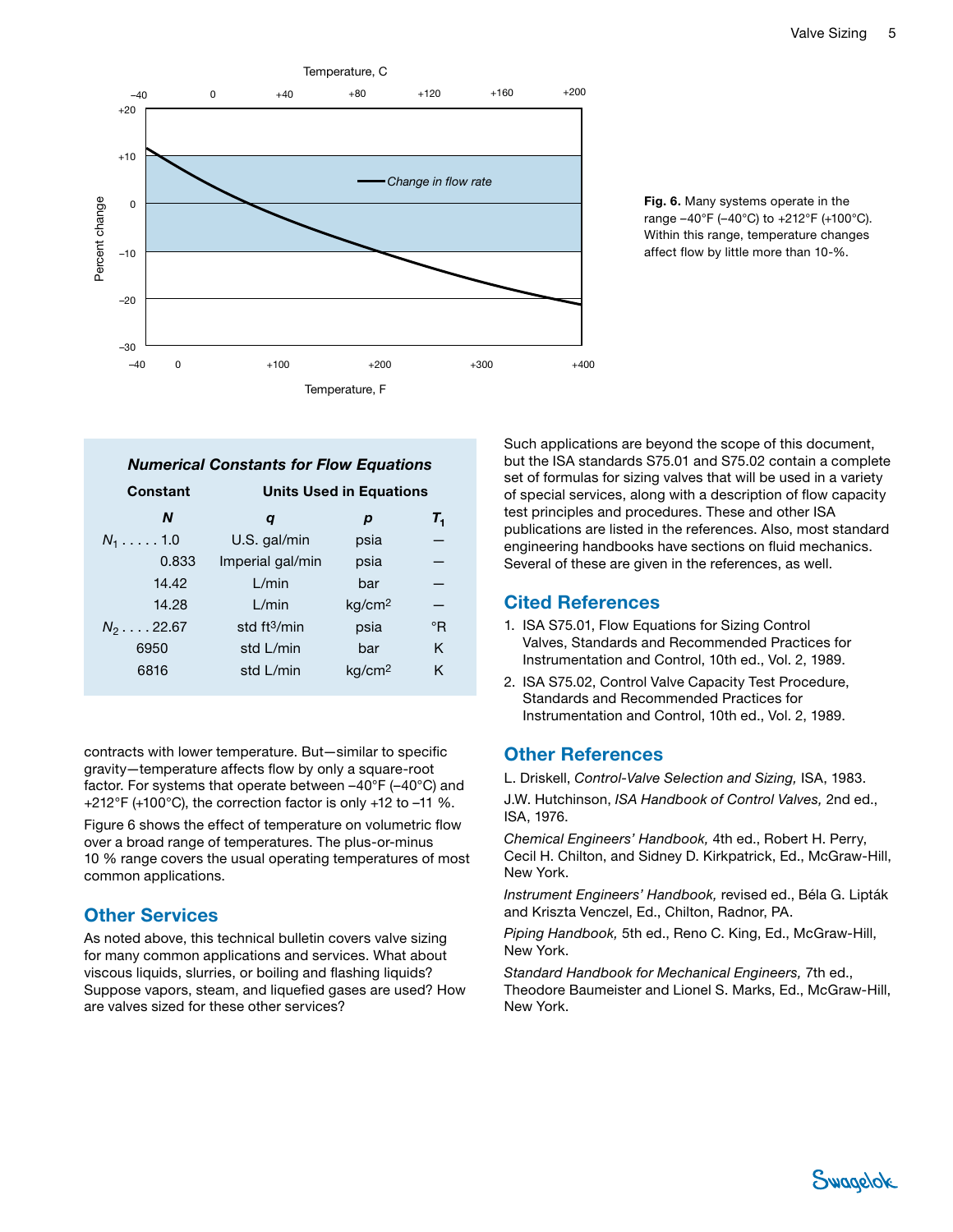# Water Flow—U.S. Units





#### Example:

- Enter the vertical scale with the pressure drop across the valve ( $\Delta p = 60$  psi).
- **•** Read across to the desired flow rate  $(q = 4 \text{ U.S. gal/min}).$
- **■** The diagonal line is the desired  $C_v$  value ( $C_v$  = 0.50).

Swagelok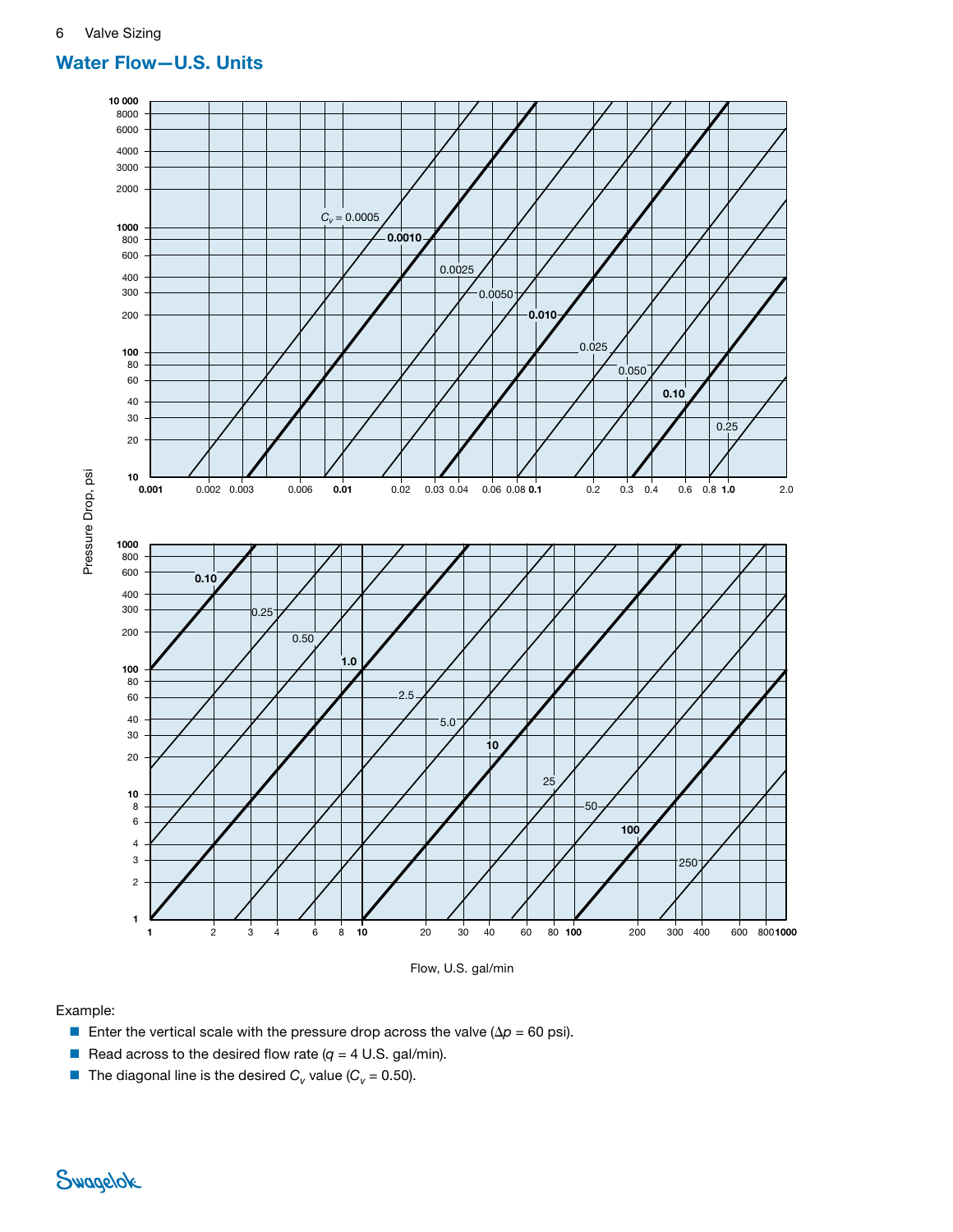# Water Flow—Metric Units



Flow, L/min

#### Example:

- **E** Enter the vertical scale with the pressure drop across the valve ( $\Delta p = 30$  bar).
- **•** Read across to the desired flow rate  $(q = 0.2 \text{ L/min})$ .
- 

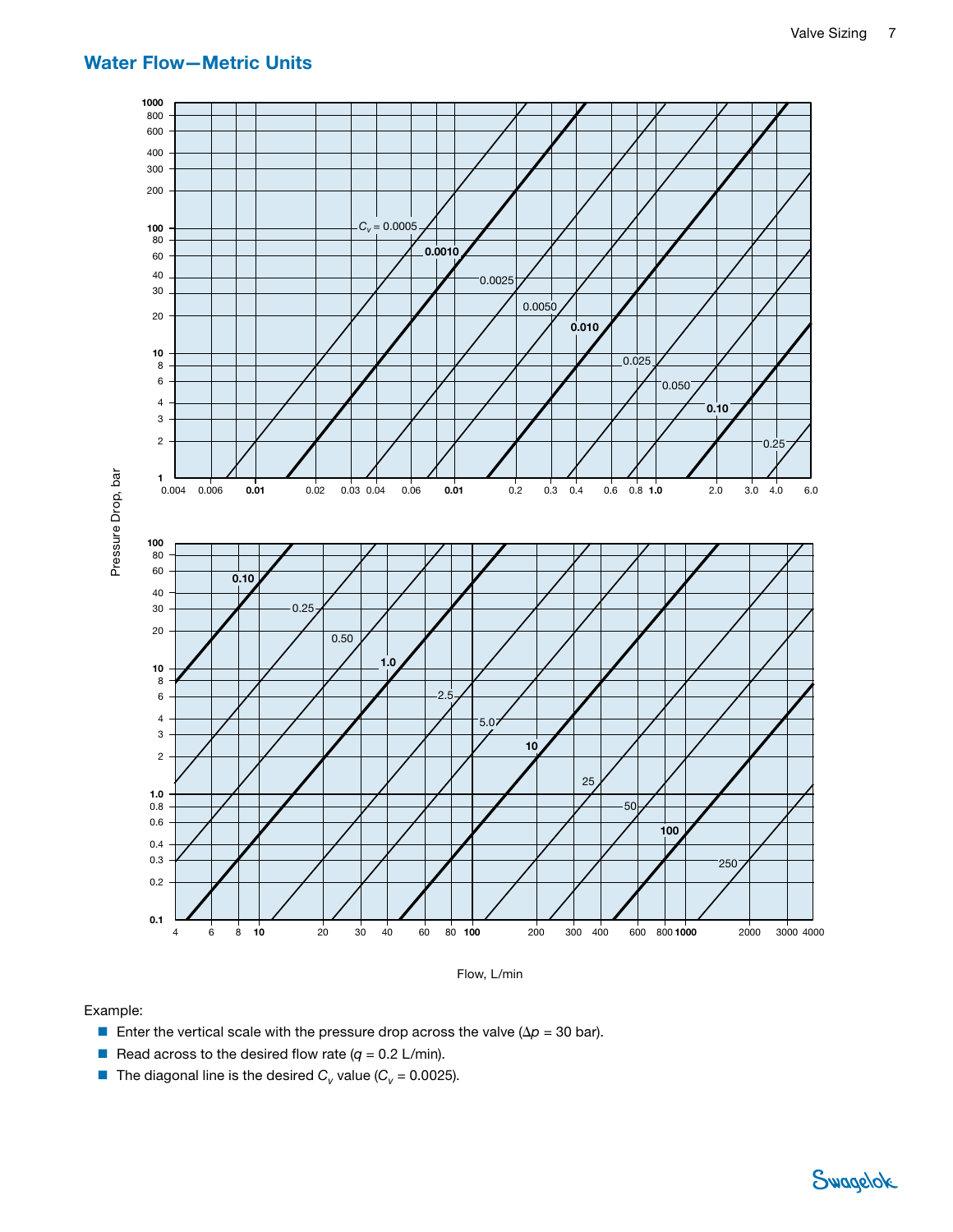#### Low pressure air drop ow, standard cubic feet per minute Low Pressure Drop Air Flow—U.S. Units



Flow, std ft3/min

#### Example:

- **E** Enter the vertical scale with the inlet pressure at the valve  $(p_1 = 200 \text{ psig}).$
- Read across to the diagonal line for the pressure drop across the valve ( $\Delta p = 25$  psi).
- Read down to the horizontal scale for the flow rate through a valve with a  $C_v$  of 1.0 ( $q = 65$  std ft<sup>3</sup>/min).
- $\blacksquare$  Multiply that flow rate by the valve  $C_v$  to determine the actual flow rate.

# Swagelok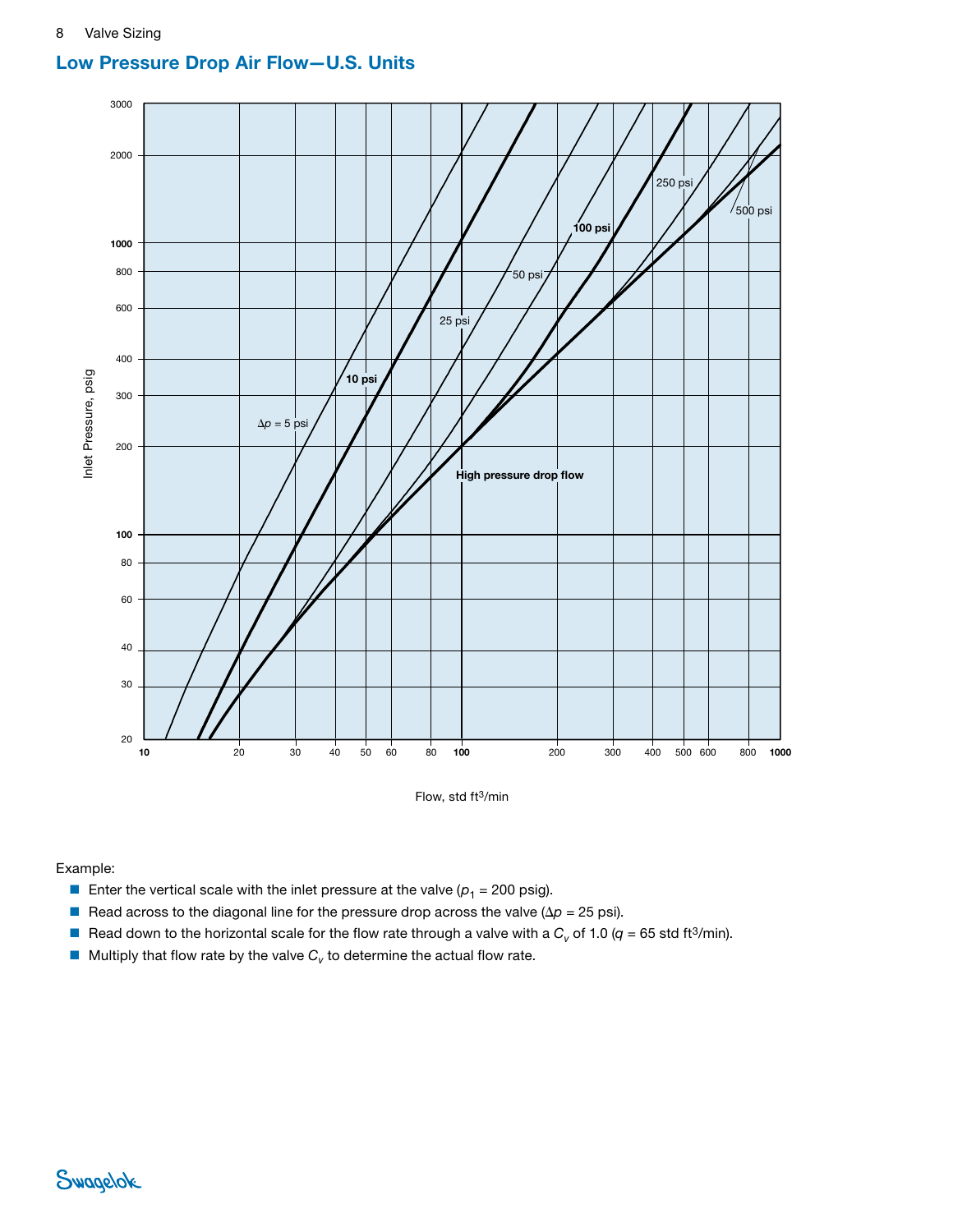# Low Pressure Drop Air Flow—Metric Units



Flow, std L/min

Example:

- Enter the vertical scale with the inlet pressure at the valve  $(p_1 = 100 \text{ bar})$ .
- Read across to the diagonal line for the pressure drop across the valve ( $\Delta p = 1$  bar).
- Read down to the horizontal scale for the flow rate through a valve with a  $C_v$  of 1.0 ( $q = 4000$  std L/min).
- 

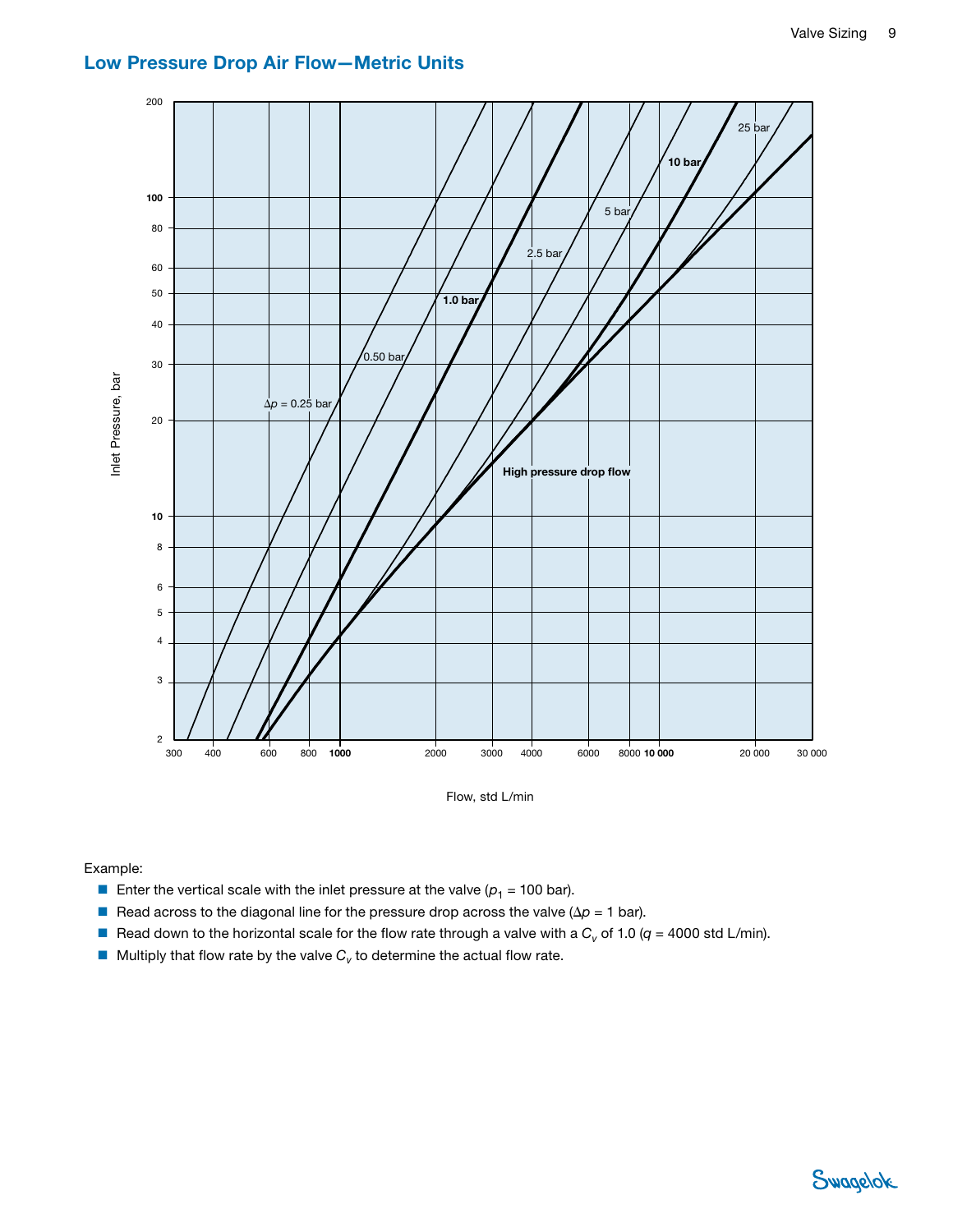# High Pressure Drop Air Flow—U.S. Units



Flow, std ft3/min

### Example:

- **E** Enter the vertical scale with the inlet pressure at the valve  $(p_1 = 200 \text{ psig}).$
- **•** Read across to the desired flow rate  $(q = 10 \text{ std ft}^3/\text{min}).$
- **■** The diagonal line is the desired  $C_v$  value ( $C_v$  = 0.10).

Swagelok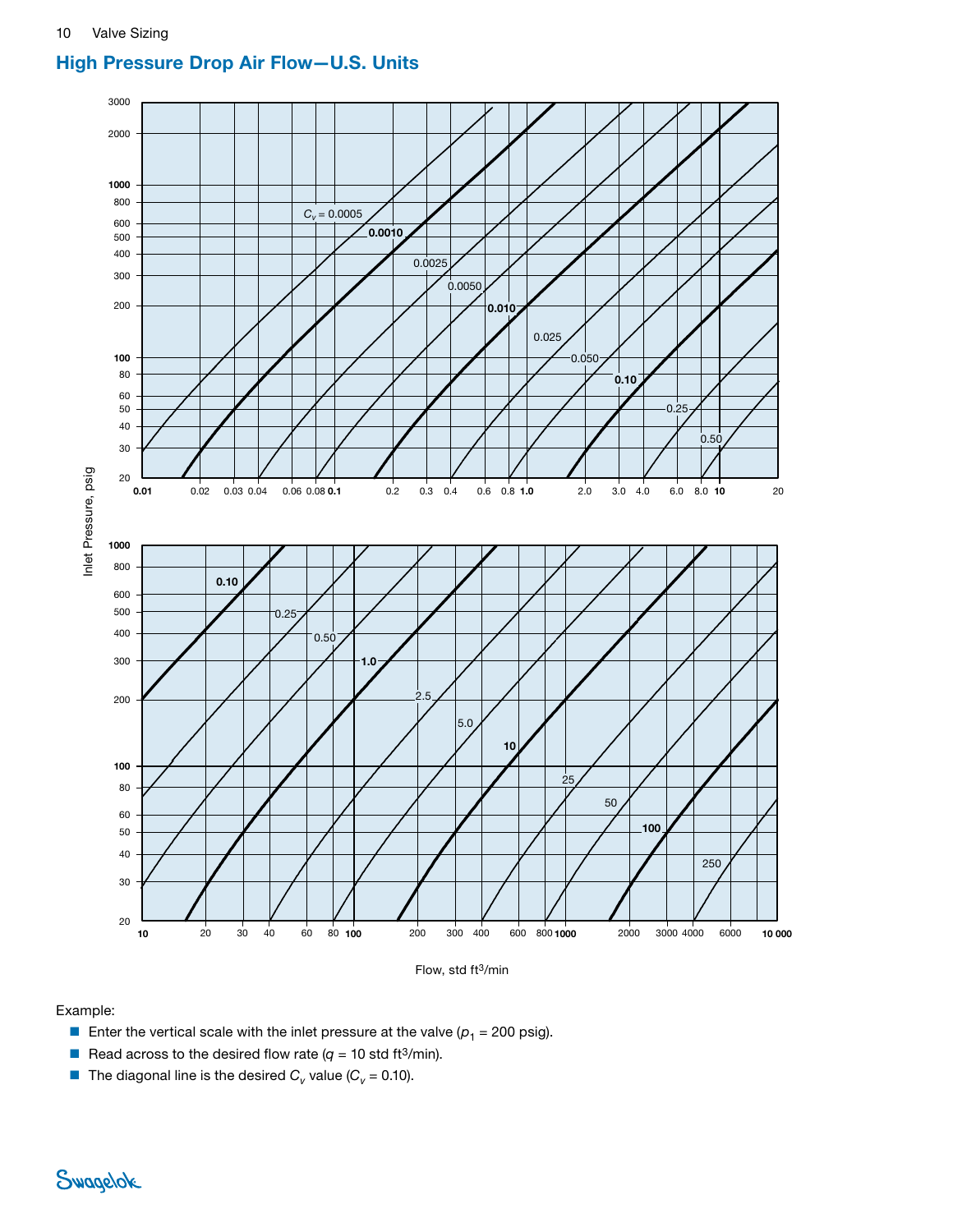

# High Pressure Drop Air Flow—Metric Units



Flow, std L/min

#### Example:

- Enter the vertical scale with the inlet pressure at the valve  $(p_1 = 20 \text{ bar})$ .
- **•** Read across to the desired flow rate  $(q = 4000 \text{ std L/min}).$
-